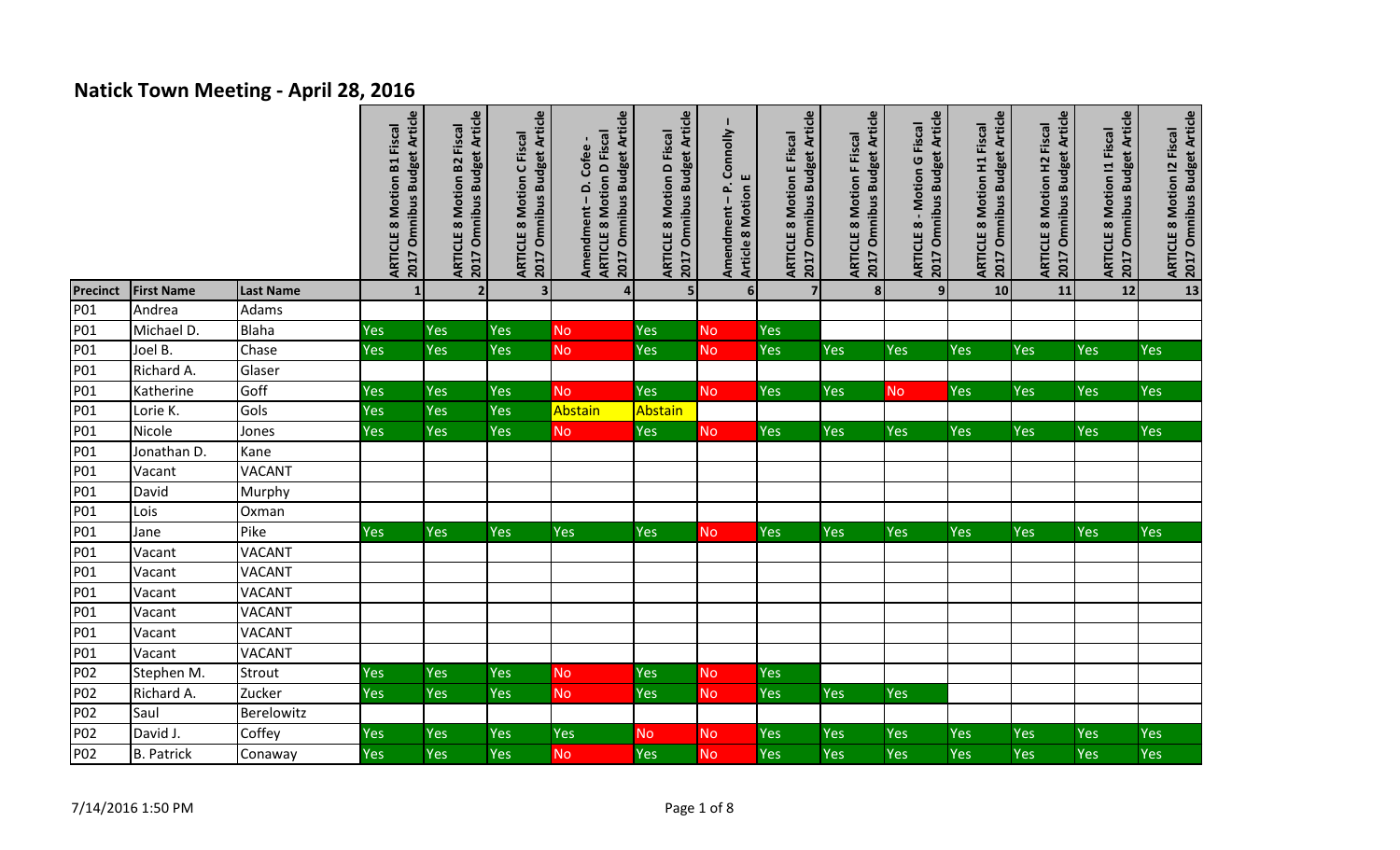|                 |                       |                     | 2017 Omnibus Budget Article<br>Fiscal<br><b>ARTICLE 8 Motion B1</b> | 2017 Omnibus Budget Article<br><b>ARTICLE 8 Motion B2 Fiscal</b> | 2017 Omnibus Budget Article<br>ARTICLE 8 Motion C Fiscal | 2017 Omnibus Budget Article<br><b>ARTICLE 8 Motion D Fiscal</b><br>Amendment - D. Cofee- | 2017 Omnibus Budget Article<br><b>ARTICLE 8 Motion D Fiscal</b> | Connolly<br>ш<br>Amendment-P.<br><b>Article 8 Motion</b> | 2017 Omnibus Budget Article<br><b>ARTICLE 8 Motion E Fiscal</b> | 2017 Omnibus Budget Article<br><b>ARTICLE 8 Motion F Fiscal</b> | 2017 Omnibus Budget Article<br><b>ARTICLE 8 - Motion G Fiscal</b> | 2017 Omnibus Budget Article<br><b>ARTICLE 8 Motion H1 Fiscal</b> | 2017 Omnibus Budget Article<br><b>ARTICLE 8 Motion H2 Fiscal</b> | <b>Omnibus Budget Article</b><br><b>ARTICLE 8 Motion 11 Fiscal</b><br><b>Z017</b> | 2017 Omnibus Budget Article<br><b>ARTICLE 8 Motion 12 Fiscal</b> |
|-----------------|-----------------------|---------------------|---------------------------------------------------------------------|------------------------------------------------------------------|----------------------------------------------------------|------------------------------------------------------------------------------------------|-----------------------------------------------------------------|----------------------------------------------------------|-----------------------------------------------------------------|-----------------------------------------------------------------|-------------------------------------------------------------------|------------------------------------------------------------------|------------------------------------------------------------------|-----------------------------------------------------------------------------------|------------------------------------------------------------------|
| <b>Precinct</b> | <b>First Name</b>     | <b>Last Name</b>    |                                                                     | $\overline{2}$                                                   | $\overline{\mathbf{3}}$                                  | $\overline{a}$                                                                           | 5 <sub>1</sub>                                                  | $6\phantom{1}$                                           | $\overline{7}$                                                  | $\mathbf{8}$                                                    | 9 <sub>l</sub>                                                    | 10                                                               | 11                                                               | 12                                                                                |                                                                  |
| P02             | Paul L.               | Dellarocca          | Yes                                                                 | <b>Yes</b>                                                       | Yes                                                      | <b>Abstain</b>                                                                           | Abstain                                                         | <b>No</b>                                                | Yes                                                             | Yes                                                             | Yes                                                               |                                                                  |                                                                  |                                                                                   |                                                                  |
| P02             | Glen                  | Fitzpatrick         |                                                                     |                                                                  |                                                          |                                                                                          |                                                                 |                                                          |                                                                 |                                                                 |                                                                   |                                                                  |                                                                  |                                                                                   |                                                                  |
| P02             | David J.              | Gallo               |                                                                     |                                                                  |                                                          |                                                                                          |                                                                 |                                                          |                                                                 |                                                                 |                                                                   |                                                                  |                                                                  |                                                                                   |                                                                  |
| P02             | Charles M.            | Hughes              |                                                                     |                                                                  |                                                          | No                                                                                       | Yes                                                             | <b>No</b>                                                |                                                                 |                                                                 |                                                                   |                                                                  |                                                                  |                                                                                   |                                                                  |
| P02             | Stephen M.            | Kane                |                                                                     |                                                                  |                                                          |                                                                                          |                                                                 |                                                          |                                                                 |                                                                 |                                                                   |                                                                  |                                                                  |                                                                                   |                                                                  |
| P02             | Richard T.            | Montross            | Yes                                                                 | Yes                                                              | Yes                                                      | <b>No</b>                                                                                | Yes                                                             | <b>No</b>                                                | Yes                                                             | Yes                                                             | Yes                                                               | Yes                                                              | Yes                                                              | Yes                                                                               | Yes                                                              |
| P02             | Lynne                 | Montross            | Yes                                                                 | Yes                                                              | Yes                                                      | <b>No</b>                                                                                | Yes                                                             | <b>No</b>                                                | Yes                                                             | <b>Yes</b>                                                      | Yes                                                               | Yes                                                              | Yes                                                              | <b>Yes</b>                                                                        | Yes                                                              |
| P02             | Stephen Edwin         | Robb                |                                                                     |                                                                  |                                                          |                                                                                          |                                                                 |                                                          |                                                                 |                                                                 |                                                                   |                                                                  |                                                                  |                                                                                   |                                                                  |
| P02<br>P02      | Scott<br>Christine M. | Spiegel<br>Therrien | <b>Yes</b>                                                          | Yes                                                              | Yes                                                      |                                                                                          | <b>No</b>                                                       | <b>No</b>                                                | <b>Yes</b>                                                      |                                                                 |                                                                   |                                                                  |                                                                  |                                                                                   |                                                                  |
| P02             | Jennifer Davis        | Wirkala             |                                                                     |                                                                  |                                                          |                                                                                          |                                                                 |                                                          |                                                                 |                                                                 |                                                                   |                                                                  |                                                                  |                                                                                   |                                                                  |
| P02             | Susan Mande           | Zucker              | Yes                                                                 | Yes                                                              | Yes                                                      | No                                                                                       | Yes                                                             | <b>No</b>                                                | Yes                                                             | Yes                                                             | Yes                                                               |                                                                  |                                                                  |                                                                                   |                                                                  |
| P02             | Alfred R.             | Doig                | Yes                                                                 | Yes                                                              | Yes                                                      | Yes                                                                                      | Yes                                                             | <b>No</b>                                                | Yes                                                             | Yes                                                             | Yes                                                               | Yes                                                              | Yes                                                              | Yes                                                                               | Yes                                                              |
| P03             | Donna Volpe           | Casey               | Yes                                                                 | Yes                                                              | Yes                                                      | <b>No</b>                                                                                | Yes                                                             | <b>No</b>                                                | Yes                                                             | Yes                                                             | Yes                                                               | Yes                                                              | Yes                                                              | Yes                                                                               | <b>Yes</b>                                                       |
| P03             | Victor P.             | D'Costa             |                                                                     |                                                                  |                                                          |                                                                                          |                                                                 |                                                          |                                                                 |                                                                 |                                                                   |                                                                  |                                                                  |                                                                                   |                                                                  |
| P03             | Carol A.              | Delehanty           |                                                                     | Yes                                                              | Yes                                                      |                                                                                          |                                                                 |                                                          |                                                                 |                                                                 |                                                                   |                                                                  |                                                                  |                                                                                   |                                                                  |
| P03             | Sandra J.             | Desveaux            | Yes                                                                 | Yes                                                              | Yes                                                      | <b>No</b>                                                                                | Yes                                                             | <b>No</b>                                                | Yes                                                             | <b>Yes</b>                                                      | Yes                                                               | Yes                                                              | Yes                                                              | Yes                                                                               | Yes                                                              |
| P03             | Leah P.               | Falzone             | Yes                                                                 | Yes                                                              | Yes                                                      | No                                                                                       | Yes                                                             | <b>No</b>                                                |                                                                 |                                                                 |                                                                   |                                                                  |                                                                  |                                                                                   |                                                                  |
| P03             | David H.              | Fishman             | Yes                                                                 | Yes                                                              | Yes                                                      | Yes                                                                                      | Yes                                                             | Yes                                                      | <b>No</b>                                                       | Yes                                                             | Yes                                                               | <b>Yes</b>                                                       | Yes                                                              | Yes                                                                               | <b>Yes</b>                                                       |
| P03             | Charles A.            | Grady               | Yes                                                                 | Yes                                                              | Yes                                                      | Yes                                                                                      | Yes                                                             | Yes                                                      | Yes                                                             | Yes                                                             | Yes                                                               | Yes                                                              | Yes                                                              | Yes                                                                               | Yes                                                              |
| P03             | Robert M.             | Healey              | Yes                                                                 | Yes                                                              | Yes                                                      | <b>No</b>                                                                                | Yes                                                             | <b>No</b>                                                | Yes                                                             | Yes                                                             | Yes                                                               | Yes                                                              | Yes                                                              | Yes                                                                               | Yes                                                              |
| P03             | Judith A.             | Kuhn                |                                                                     | Yes                                                              | Yes                                                      | No                                                                                       | Yes                                                             | No                                                       | Yes                                                             | Yes                                                             | Yes                                                               | Yes                                                              | Yes                                                              | Yes                                                                               | Yes                                                              |
| P03             | Leonard P.            | Kuhn                | Yes                                                                 | Yes                                                              | Yes                                                      | <b>No</b>                                                                                | Yes                                                             | <b>No</b>                                                | Yes                                                             | Yes                                                             | Yes                                                               | Yes                                                              | Yes                                                              | Yes                                                                               | Yes                                                              |
| P03             | Joan R.               | Mathews             |                                                                     |                                                                  |                                                          |                                                                                          |                                                                 |                                                          |                                                                 |                                                                 |                                                                   |                                                                  |                                                                  |                                                                                   |                                                                  |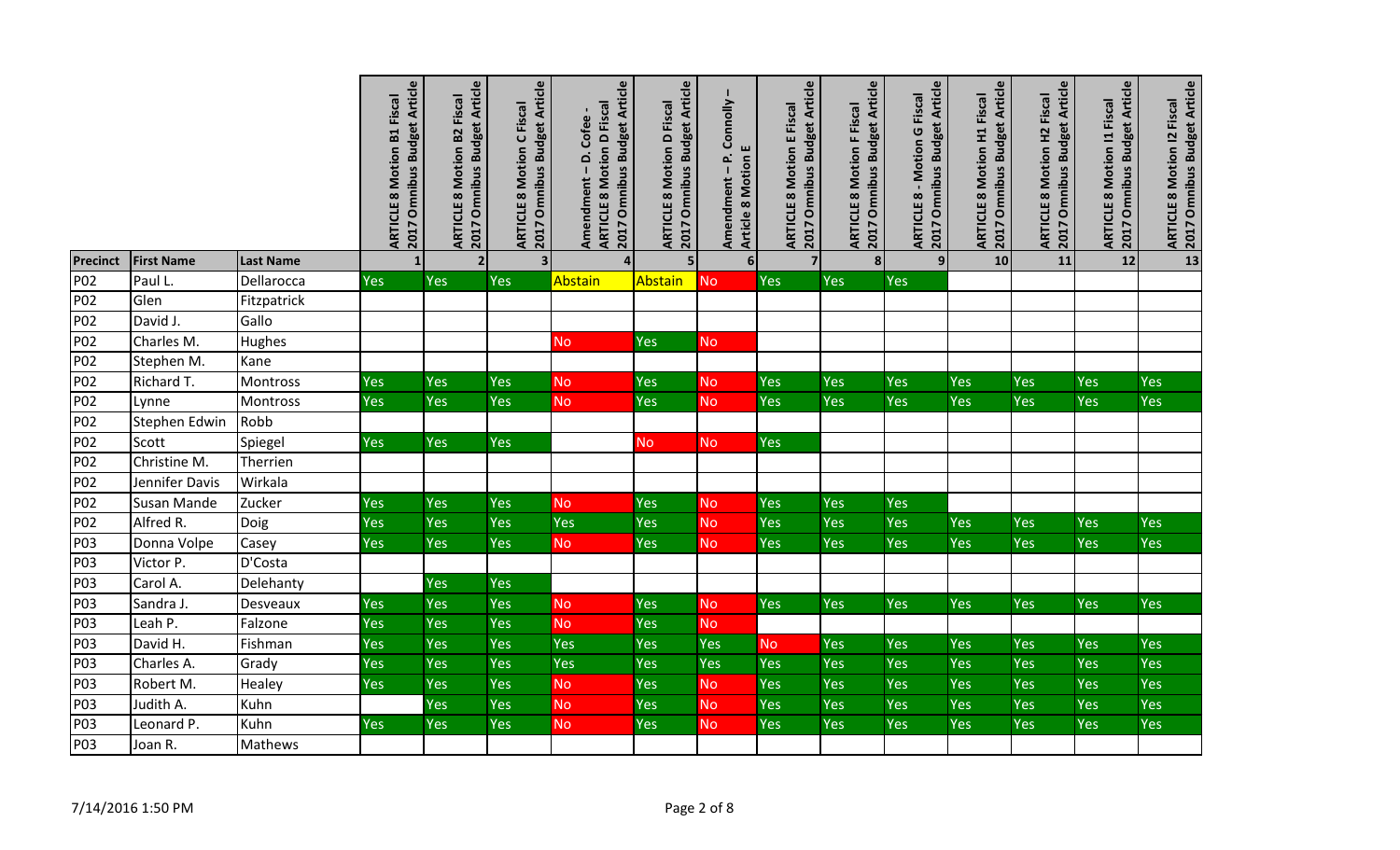|                 |                   |                  | 2017 Omnibus Budget Article<br>Fiscal<br><b>ARTICLE 8 Motion B1</b> | 2017 Omnibus Budget Article<br><b>ARTICLE 8 Motion B2 Fiscal</b> | 2017 Omnibus Budget Article<br><b>ARTICLE 8 Motion C Fiscal</b> | 2017 Omnibus Budget Article<br><b>ARTICLE 8 Motion D Fiscal</b><br>Amendment - D. Cofee- | 2017 Omnibus Budget Article<br><b>ARTICLE 8 Motion D Fiscal</b> | Connolly<br>ш<br>$\vec{\mathbf{r}}$<br><b>Article 8 Motion</b><br>$\overline{1}$<br>Amendment | 2017 Omnibus Budget Article<br><b>ARTICLE 8 Motion E Fiscal</b> | 2017 Omnibus Budget Article<br><b>ARTICLE 8 Motion F Fiscal</b> | 2017 Omnibus Budget Article<br><b>ARTICLE 8 - Motion G Fiscal</b> | 2017 Omnibus Budget Article<br><b>ARTICLE 8 Motion H1 Fiscal</b> | 2017 Omnibus Budget Article<br><b>ARTICLE 8 Motion H2 Fiscal</b> | Omnibus Budget Article<br><b>ARTICLE 8 Motion 11 Fiscal</b><br>2017 | 2017 Omnibus Budget Article<br><b>ARTICLE 8 Motion 12 Fiscal</b> |
|-----------------|-------------------|------------------|---------------------------------------------------------------------|------------------------------------------------------------------|-----------------------------------------------------------------|------------------------------------------------------------------------------------------|-----------------------------------------------------------------|-----------------------------------------------------------------------------------------------|-----------------------------------------------------------------|-----------------------------------------------------------------|-------------------------------------------------------------------|------------------------------------------------------------------|------------------------------------------------------------------|---------------------------------------------------------------------|------------------------------------------------------------------|
| <b>Precinct</b> | <b>First Name</b> | <b>Last Name</b> |                                                                     | $\overline{2}$                                                   | $\overline{\mathbf{3}}$                                         | 4                                                                                        | 5 <sub>l</sub>                                                  | $6\phantom{1}$                                                                                | $\overline{7}$                                                  | $\mathbf{8}$                                                    | 9 <sup>1</sup>                                                    | 10                                                               | 11                                                               | 12                                                                  | $\overline{13}$                                                  |
| P03             | Julie M.          | McDonough        |                                                                     | Yes                                                              | Yes                                                             | <b>No</b>                                                                                | Yes                                                             | <b>No</b>                                                                                     | <b>Yes</b>                                                      | Yes                                                             | Yes                                                               | Yes                                                              |                                                                  |                                                                     |                                                                  |
| P03             | Donna M.          | McKenzie         |                                                                     |                                                                  |                                                                 |                                                                                          |                                                                 |                                                                                               |                                                                 |                                                                 |                                                                   |                                                                  |                                                                  |                                                                     |                                                                  |
| P03             | Andrew J.         | Meyer            |                                                                     |                                                                  |                                                                 |                                                                                          |                                                                 |                                                                                               |                                                                 |                                                                 |                                                                   |                                                                  |                                                                  |                                                                     |                                                                  |
| P03<br>P03      | Ross J.<br>Robert | Rodino<br>Rowe   | Yes                                                                 | Yes                                                              | Yes                                                             | Yes                                                                                      | Yes                                                             | <b>No</b>                                                                                     | Yes<br>Yes                                                      | Yes<br>Yes                                                      | Yes<br><b>Abstain</b>                                             | Yes<br>Yes                                                       | Yes<br>Yes                                                       | Yes<br>Yes                                                          | Yes<br>Yes                                                       |
| P03             | William           | Schoenig         | Yes                                                                 | <b>Yes</b>                                                       | Yes                                                             | <b>No</b>                                                                                | Yes                                                             | <b>No</b>                                                                                     | Yes                                                             | <b>Yes</b>                                                      | Yes                                                               | Yes                                                              | Yes                                                              | Yes                                                                 | Yes                                                              |
| P03             | Bruce D.          | Whitney          |                                                                     |                                                                  |                                                                 |                                                                                          |                                                                 |                                                                                               |                                                                 |                                                                 |                                                                   |                                                                  |                                                                  |                                                                     |                                                                  |
| P04             | Salvatore A.      | Alessi           |                                                                     | <b>Yes</b>                                                       | <b>Yes</b>                                                      | Yes                                                                                      | Yes                                                             | <b>No</b>                                                                                     | <b>Yes</b>                                                      | <b>Yes</b>                                                      | Yes                                                               |                                                                  | Yes                                                              | Yes                                                                 | <b>Yes</b>                                                       |
| P04             | Moire V.          | <b>Balsam</b>    | Yes                                                                 | Yes                                                              | Yes                                                             | <b>No</b>                                                                                | Yes                                                             | <b>No</b>                                                                                     | Yes                                                             | Yes                                                             | Yes                                                               | Yes                                                              | Yes                                                              | Yes                                                                 | Yes                                                              |
| P04             | <b>Dirk</b>       | Coburn Jr.       |                                                                     | Yes                                                              | Yes                                                             | Abstain                                                                                  | <b>Abstain</b>                                                  | <b>No</b>                                                                                     | Yes                                                             | Yes                                                             | Yes                                                               | Yes                                                              | Yes                                                              | Abstain                                                             | <b>Yes</b>                                                       |
| P04             | John A.           | Donovan III      |                                                                     |                                                                  |                                                                 |                                                                                          |                                                                 |                                                                                               |                                                                 |                                                                 |                                                                   |                                                                  |                                                                  |                                                                     |                                                                  |
| P04             | Diane             | Floyd            | Abstain                                                             | Yes                                                              | Yes                                                             | <b>No</b>                                                                                | Yes                                                             | <b>No</b>                                                                                     | Yes                                                             | Yes                                                             | Yes                                                               | Yes                                                              | Yes                                                              | Yes                                                                 | <b>Yes</b>                                                       |
| P04             | Richard A.        | Foley            | Yes                                                                 | Yes                                                              | Yes                                                             | No                                                                                       | Yes                                                             | Yes                                                                                           | Yes                                                             | Yes                                                             | Yes                                                               | Yes                                                              | Yes                                                              | Yes                                                                 | Yes                                                              |
| P04             | Jonathan H.       | Freedman         | Yes                                                                 | Yes                                                              | Yes                                                             | No                                                                                       | Yes                                                             | <b>No</b>                                                                                     | Yes                                                             | Yes                                                             | Yes                                                               | Yes                                                              | Yes                                                              | Yes                                                                 | Yes                                                              |
| P04             | Rhonda J.         | Garvin-Conaway   | Yes                                                                 | Yes                                                              | Yes                                                             | <b>No</b>                                                                                | Yes                                                             | No                                                                                            | Yes                                                             | Yes                                                             | Yes                                                               | Yes                                                              | Yes                                                              | Yes                                                                 | Yes                                                              |
| P04             | Brianna M.        | Heyde            | Yes                                                                 | Yes                                                              | Yes                                                             | Yes                                                                                      | <b>No</b>                                                       | <b>No</b>                                                                                     | <b>No</b>                                                       | Yes                                                             | Yes                                                               | Yes                                                              | Yes                                                              | Yes                                                                 | Yes                                                              |
| P04             | Christina E.      | Kruczynski       |                                                                     |                                                                  |                                                                 |                                                                                          |                                                                 |                                                                                               |                                                                 |                                                                 |                                                                   |                                                                  |                                                                  |                                                                     |                                                                  |
| P04             | Douglas L.        | Landry           |                                                                     |                                                                  |                                                                 |                                                                                          |                                                                 |                                                                                               |                                                                 |                                                                 |                                                                   | Yes                                                              | Yes                                                              | Yes                                                                 | <b>Yes</b>                                                       |
| P04             | Nancy B.          | Nottonson        |                                                                     | Yes                                                              | Yes                                                             | <b>No</b>                                                                                | Yes                                                             | No                                                                                            | Yes                                                             | Yes                                                             | Yes                                                               | Yes                                                              | Yes                                                              | Yes                                                                 | Yes                                                              |
| P04             | Peter A.          | Nottonson        | Yes                                                                 | Yes                                                              | Yes                                                             | No                                                                                       | Yes                                                             | <b>No</b>                                                                                     | Yes                                                             | <b>Yes</b>                                                      | Yes                                                               | Yes                                                              | Yes                                                              | Yes                                                                 | <b>Yes</b>                                                       |
| P04             | Michael J.        | Price            |                                                                     |                                                                  |                                                                 | No                                                                                       | Yes                                                             | <b>No</b>                                                                                     | Yes                                                             |                                                                 |                                                                   |                                                                  |                                                                  |                                                                     |                                                                  |
| P04             | Barbara Fahey     | Sanchez          | Yes                                                                 | Yes                                                              | Yes                                                             | No                                                                                       | Yes                                                             | <b>No</b>                                                                                     | Yes                                                             | Yes                                                             | Yes                                                               | Yes                                                              | Yes                                                              | Yes                                                                 | Yes                                                              |
| P04             | Catherine         | Schellenberg     | Yes                                                                 | Yes                                                              | Yes                                                             | <b>No</b>                                                                                | Yes                                                             | <b>No</b>                                                                                     | Yes                                                             | Yes                                                             | Yes                                                               | Yes                                                              | Yes                                                              | Yes                                                                 | Yes                                                              |
| P04             | Daniel C.         | Sohl             |                                                                     |                                                                  |                                                                 |                                                                                          |                                                                 |                                                                                               |                                                                 |                                                                 |                                                                   |                                                                  |                                                                  |                                                                     |                                                                  |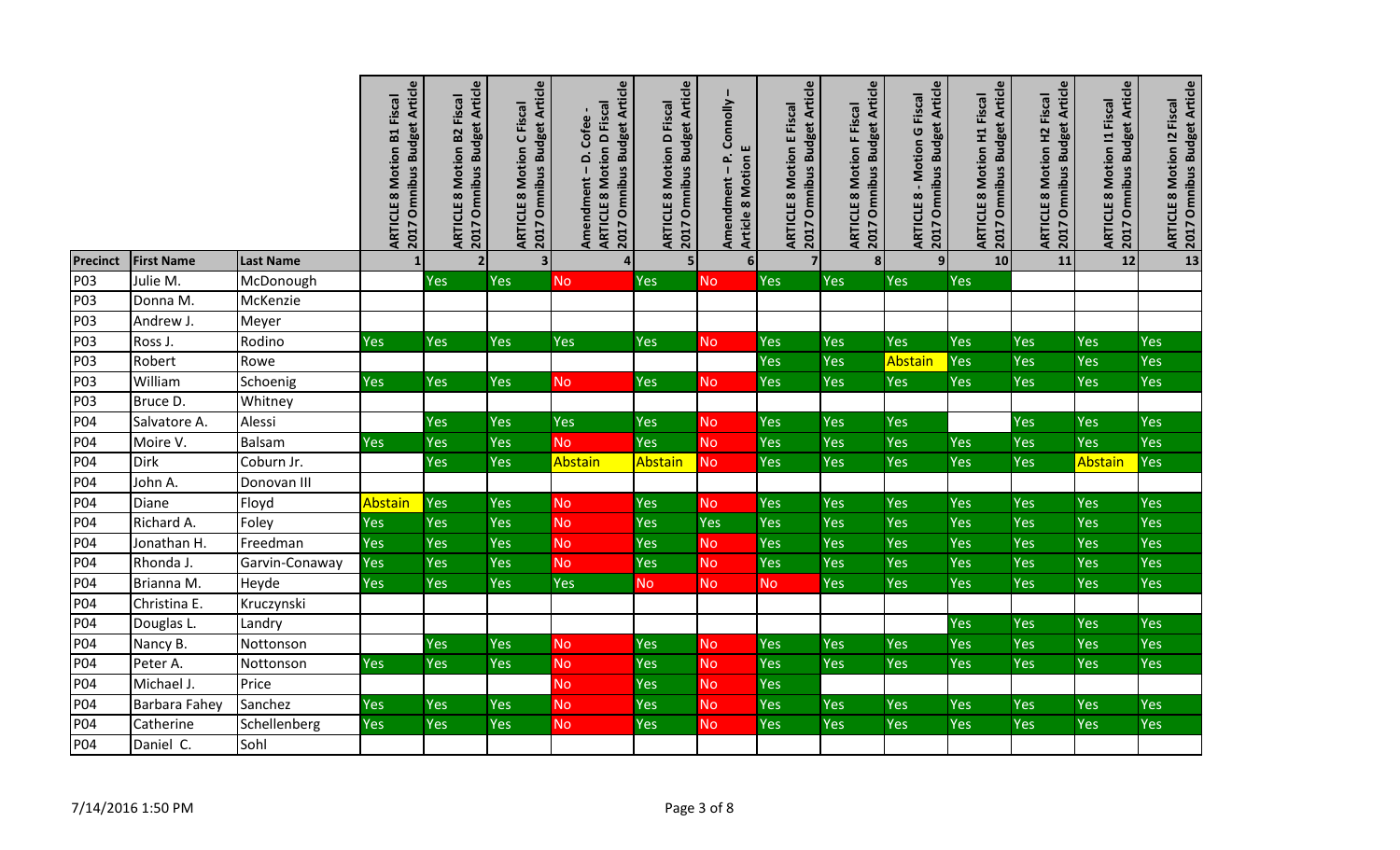|                          |                       |                   | 2017 Omnibus Budget Article<br>Fiscal<br><b>ARTICLE 8 Motion B1</b> | 2017 Omnibus Budget Article<br><b>ARTICLE 8 Motion B2 Fiscal</b> | 2017 Omnibus Budget Article<br><b>ARTICLE 8 Motion C Fiscal</b> | 2017 Omnibus Budget Article<br><b>ARTICLE 8 Motion D Fiscal</b><br>Amendment - D. Cofee- | 2017 Omnibus Budget Article<br><b>ARTICLE 8 Motion D Fiscal</b> | Connolly<br>ш<br>$\frac{a^2}{l}$<br><b>Article 8 Motion</b><br>Amendment | 2017 Omnibus Budget Article<br><b>ARTICLE 8 Motion E Fiscal</b> | 2017 Omnibus Budget Article<br><b>ARTICLE 8 Motion F Fiscal</b> | 2017 Omnibus Budget Article<br><b>ARTICLE 8 - Motion G Fiscal</b> | 2017 Omnibus Budget Article<br><b>ARTICLE 8 Motion H1 Fiscal</b> | 2017 Omnibus Budget Article<br><b>ARTICLE 8 Motion H2 Fiscal</b> | <b>Omnibus Budget Article</b><br><b>ARTICLE 8 Motion 11 Fiscal</b><br><b>ZO17</b> | ARTICLE 8 Motion 12 Fiscal<br>2017 Omnibus Budget Article |
|--------------------------|-----------------------|-------------------|---------------------------------------------------------------------|------------------------------------------------------------------|-----------------------------------------------------------------|------------------------------------------------------------------------------------------|-----------------------------------------------------------------|--------------------------------------------------------------------------|-----------------------------------------------------------------|-----------------------------------------------------------------|-------------------------------------------------------------------|------------------------------------------------------------------|------------------------------------------------------------------|-----------------------------------------------------------------------------------|-----------------------------------------------------------|
| <b>Precinct</b>          | <b>First Name</b>     | <b>Last Name</b>  |                                                                     | $\overline{2}$                                                   | $\overline{\mathbf{3}}$                                         | $\overline{\mathbf{a}}$                                                                  | 5 <sup>1</sup>                                                  | $6\phantom{1}$                                                           | $\overline{\mathbf{z}}$                                         | 8                                                               | 9 <sup>1</sup>                                                    | 10                                                               | 11                                                               | 12                                                                                | 13                                                        |
| P04                      | Jeanette              | Szretter          | Yes                                                                 | Yes                                                              | Yes                                                             | No                                                                                       | Yes                                                             | <b>No</b>                                                                | Yes                                                             | Yes                                                             | Yes                                                               | Yes                                                              | Yes                                                              | Yes                                                                               | Yes                                                       |
| <b>P05</b>               | Erica E.              | Ball              | Yes                                                                 | Yes                                                              | Yes                                                             | No                                                                                       | Yes                                                             | No                                                                       | Yes                                                             | Yes                                                             | Yes                                                               | Yes                                                              | Yes                                                              | Yes                                                                               | Yes                                                       |
| <b>P05</b>               | Nancy                 | Devereaux         | Yes                                                                 | Yes                                                              | Yes                                                             | No                                                                                       | Yes                                                             | No                                                                       | Yes                                                             | Yes                                                             | Yes                                                               | Yes                                                              | Yes                                                              | Yes                                                                               | Yes                                                       |
| <b>P05</b>               | David                 | Dorant            | Yes                                                                 | Yes                                                              | Yes                                                             | Yes                                                                                      | <b>No</b>                                                       | <b>No</b>                                                                | Yes                                                             | Yes                                                             | Yes                                                               |                                                                  |                                                                  |                                                                                   |                                                           |
| <b>P05</b>               | Lawrence L.           | <b>Drolet</b>     | Yes                                                                 | Yes                                                              | Yes                                                             | <b>No</b>                                                                                | Yes                                                             | <b>No</b>                                                                | Yes                                                             | Yes                                                             | Yes                                                               | Yes                                                              | Yes                                                              | Yes                                                                               | <b>Yes</b>                                                |
| <b>P05</b>               | Andrew D.             | Eschtruth         | Yes                                                                 | Yes                                                              | Yes                                                             | <b>No</b>                                                                                | Yes                                                             | <b>No</b>                                                                | Yes                                                             | Yes                                                             | Yes                                                               | Yes                                                              | Yes                                                              | Yes                                                                               | Yes                                                       |
| <b>P05</b>               | James L.              | Everett           | Yes                                                                 | Yes                                                              | Yes                                                             | <b>No</b>                                                                                | Yes                                                             | <b>No</b>                                                                | Yes                                                             | Yes                                                             | Yes                                                               | Yes                                                              | Yes                                                              | Yes                                                                               | Yes                                                       |
| <b>P05</b>               | Amy K.                | Flynn             |                                                                     |                                                                  |                                                                 |                                                                                          |                                                                 |                                                                          |                                                                 |                                                                 |                                                                   |                                                                  |                                                                  |                                                                                   |                                                           |
| <b>P05</b>               | Todd M.               | Gillenwater       | <b>Yes</b>                                                          | Yes                                                              | <b>Yes</b>                                                      | <b>No</b>                                                                                | Yes                                                             | <b>No</b>                                                                | Yes                                                             | <b>Yes</b>                                                      | Yes                                                               | Yes                                                              | Yes                                                              | Yes                                                                               | Yes                                                       |
| <b>P05</b>               | Kathleen C.           | Joyce             |                                                                     |                                                                  |                                                                 |                                                                                          |                                                                 |                                                                          |                                                                 |                                                                 |                                                                   |                                                                  |                                                                  |                                                                                   |                                                           |
| <b>P05</b>               | Andrew W.             | Luke              | Yes                                                                 | Yes                                                              | Yes                                                             | <b>No</b>                                                                                | Yes                                                             | <b>No</b>                                                                | Yes                                                             | Yes                                                             | Yes                                                               | <b>Yes</b>                                                       | Yes                                                              | Yes                                                                               | <b>Yes</b>                                                |
| <b>P05</b>               | Harriet S.            | Merkowitz         | Yes                                                                 | Yes                                                              | Yes                                                             | <b>No</b>                                                                                | Yes                                                             | <b>No</b>                                                                | Yes                                                             | Yes                                                             | Yes                                                               | Yes                                                              | Yes                                                              | Yes                                                                               | Yes                                                       |
| <b>P05</b>               | Julian J.             | Munnich           | Abstain                                                             | Yes                                                              | Yes                                                             | Yes                                                                                      | <b>Abstain</b>                                                  | Abstain                                                                  | Yes                                                             | Yes                                                             | Yes                                                               | Yes                                                              | Yes                                                              | Yes                                                                               | Yes                                                       |
| <b>P05</b>               | Matthew D.            | Siegel            |                                                                     |                                                                  |                                                                 |                                                                                          |                                                                 |                                                                          |                                                                 |                                                                 |                                                                   |                                                                  |                                                                  |                                                                                   |                                                           |
| <b>P05</b>               | Bruce A.              | Snow              | No                                                                  | <b>No</b>                                                        | No                                                              | Abstain                                                                                  | No                                                              | Abstain                                                                  | No                                                              | <b>No</b>                                                       | <b>No</b>                                                         | <b>No</b>                                                        | Abstain                                                          | <b>No</b>                                                                         | Abstain                                                   |
| <b>P05</b><br><b>P05</b> | Michael J.            | Sugrue            | Yes                                                                 |                                                                  | Yes                                                             |                                                                                          |                                                                 |                                                                          |                                                                 |                                                                 | Yes                                                               | Yes                                                              | Yes                                                              |                                                                                   | Yes                                                       |
| <b>P05</b>               | Charlotte<br>Diane V. | Swartz<br>Vabulas |                                                                     | Yes<br>Yes                                                       | Yes                                                             | <b>No</b><br><b>No</b>                                                                   | Yes<br>Yes                                                      | <b>No</b>                                                                | Yes                                                             | Yes<br>Yes                                                      | <b>No</b>                                                         | Yes                                                              | Yes                                                              | Yes<br>Yes                                                                        | <b>Yes</b>                                                |
| <b>P05</b>               | Kenneth E.            | Yang              | <b>No</b>                                                           |                                                                  |                                                                 |                                                                                          |                                                                 | <b>No</b>                                                                | No                                                              |                                                                 |                                                                   |                                                                  |                                                                  |                                                                                   |                                                           |
| P06                      | Barbara A.            | Chinetti          | Yes                                                                 | Yes                                                              | Yes                                                             | <b>No</b>                                                                                | Yes                                                             | <b>No</b>                                                                | Yes                                                             | Yes                                                             | Yes                                                               | Yes                                                              | Yes                                                              | Yes                                                                               | Yes                                                       |
| P06                      | Paul E.               | Connolly          |                                                                     | Yes                                                              | Yes                                                             | Yes                                                                                      | Yes                                                             | Yes                                                                      | No                                                              | Yes                                                             | Yes                                                               | Yes                                                              | Yes                                                              | Yes                                                                               | Yes                                                       |
| P06                      | Catherine M.          | Coughlin          | Yes                                                                 | Yes                                                              | Yes                                                             | Yes                                                                                      | <b>No</b>                                                       | <b>No</b>                                                                | No                                                              | Yes                                                             | Yes                                                               | Yes                                                              | Yes                                                              | <b>No</b>                                                                         | Yes                                                       |
| P06                      | Nicholas S.           | <b>DiMasi</b>     | Yes                                                                 | Yes                                                              | Yes                                                             | <b>No</b>                                                                                | Yes                                                             | Yes                                                                      | Yes                                                             | Yes                                                             | Yes                                                               | Yes                                                              | Yes                                                              | Yes                                                                               | Yes                                                       |
| P06                      | Charlene B.           | Foss              |                                                                     |                                                                  |                                                                 | Abstain                                                                                  | Abstain                                                         | <b>No</b>                                                                | Yes                                                             | Yes                                                             | Yes                                                               | Yes                                                              | Yes                                                              | Yes                                                                               | Yes                                                       |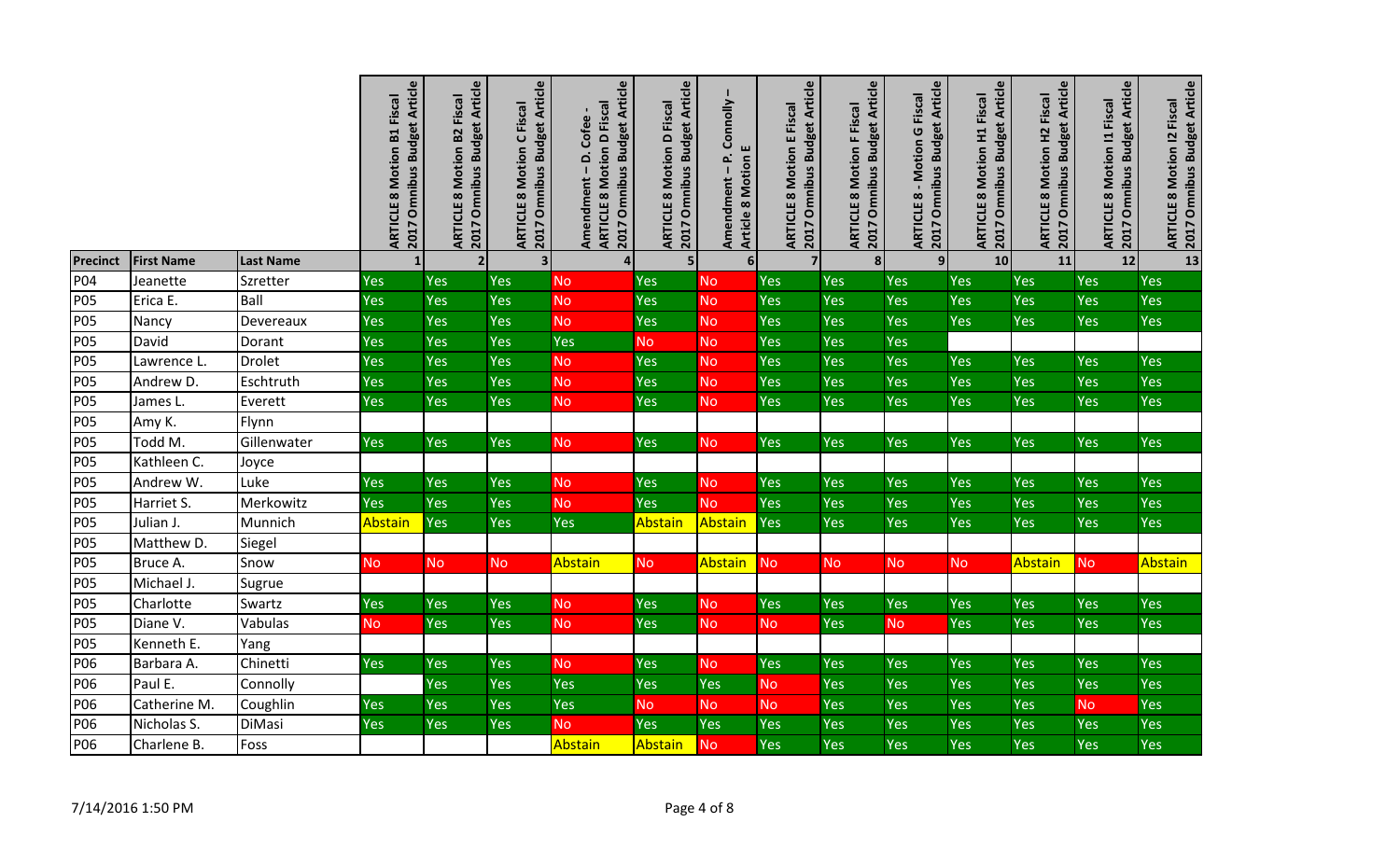|                 |                         |                  | 2017 Omnibus Budget Article<br>Fiscal<br><b>ARTICLE 8 Motion B1</b> | 2017 Omnibus Budget Article<br><b>ARTICLE 8 Motion B2 Fiscal</b> | 2017 Omnibus Budget Article<br><b>ARTICLE 8 Motion C Fiscal</b> | 2017 Omnibus Budget Article<br><b>ARTICLE 8 Motion D Fiscal</b><br>Amendment - D. Cofee- | 2017 Omnibus Budget Article<br><b>ARTICLE 8 Motion D Fiscal</b> | Connolly<br>ш<br>غه<br><b>Article 8 Motion</b><br>$\overline{1}$<br>Amendment | 2017 Omnibus Budget Article<br><b>ARTICLE 8 Motion E Fiscal</b> | 2017 Omnibus Budget Article<br><b>ARTICLE 8 Motion F Fiscal</b> | 2017 Omnibus Budget Article<br><b>ARTICLE 8 - Motion G Fiscal</b> | 2017 Omnibus Budget Article<br><b>ARTICLE 8 Motion H1 Fiscal</b> | 2017 Omnibus Budget Article<br><b>ARTICLE 8 Motion H2 Fiscal</b> | <b>Omnibus Budget Article</b><br><b>ARTICLE 8 Motion 11 Fiscal</b><br>2017 | 2017 Omnibus Budget Article<br><b>ARTICLE 8 Motion 12 Fiscal</b> |
|-----------------|-------------------------|------------------|---------------------------------------------------------------------|------------------------------------------------------------------|-----------------------------------------------------------------|------------------------------------------------------------------------------------------|-----------------------------------------------------------------|-------------------------------------------------------------------------------|-----------------------------------------------------------------|-----------------------------------------------------------------|-------------------------------------------------------------------|------------------------------------------------------------------|------------------------------------------------------------------|----------------------------------------------------------------------------|------------------------------------------------------------------|
| <b>Precinct</b> | <b>First Name</b>       | <b>Last Name</b> |                                                                     | 2 <sub>l</sub>                                                   | $\overline{\mathbf{3}}$                                         | $\overline{4}$                                                                           | 5 <sub>l</sub>                                                  | $6 \overline{6}$                                                              | $\overline{7}$                                                  | 8                                                               | 9 <sub>l</sub>                                                    | 10                                                               | 11                                                               | 12                                                                         | 13                                                               |
| P06             | Karen A.                | Foster           |                                                                     |                                                                  |                                                                 |                                                                                          |                                                                 |                                                                               |                                                                 |                                                                 |                                                                   |                                                                  |                                                                  |                                                                            |                                                                  |
| P06             | William F.              | Gath             | Yes                                                                 | Yes                                                              | Yes                                                             | No                                                                                       | Yes                                                             | <b>No</b>                                                                     | Yes                                                             | Yes                                                             | Yes                                                               | Yes                                                              | Yes                                                              | Yes                                                                        | <b>Yes</b>                                                       |
| P06             | Carol A.                | Gloff            | Yes                                                                 | Yes                                                              | Yes                                                             | <b>No</b>                                                                                | Yes                                                             | <b>No</b>                                                                     | Yes                                                             | Yes                                                             | Yes                                                               | Yes                                                              | Yes                                                              | Yes                                                                        | <b>Yes</b>                                                       |
| P06             | Peter S.                | Golden           | Yes                                                                 | Yes                                                              | Yes                                                             | No                                                                                       | Yes                                                             | <b>No</b>                                                                     | Yes                                                             | Yes                                                             | Yes                                                               | Yes                                                              | Yes                                                              | Yes                                                                        | <b>Yes</b>                                                       |
| P06             | Michael F.              | Linehan          | Yes                                                                 | Yes                                                              | Yes                                                             | <b>No</b>                                                                                | Yes                                                             | <b>No</b>                                                                     | Yes                                                             | Yes                                                             | Yes                                                               | Yes                                                              | Yes                                                              | Yes                                                                        | Yes                                                              |
| P06             | Tony                    | Lista            | Yes                                                                 | Abstain                                                          | Yes                                                             | Yes                                                                                      | <b>No</b>                                                       | <b>No</b>                                                                     | Abstain                                                         | Yes                                                             | <b>No</b>                                                         | Yes                                                              | Yes                                                              | Yes                                                                        | Yes                                                              |
| P06             | Dominic                 | Mirante Jr.      |                                                                     | Yes                                                              | Yes                                                             | <b>No</b>                                                                                | Yes                                                             | No                                                                            | Yes                                                             | Yes                                                             | Yes                                                               | Yes                                                              | Yes                                                              | Yes                                                                        | Yes                                                              |
| P06             | Nancy A.                | Northgraves      |                                                                     | Yes                                                              | Yes                                                             | Yes                                                                                      | Yes                                                             | No                                                                            | <b>No</b>                                                       | Yes                                                             | Yes                                                               | Yes                                                              | Yes                                                              | Yes                                                                        | Yes                                                              |
| P06             | Jeanne WilliamsdOstroff |                  | Yes                                                                 | Yes                                                              | Yes                                                             | <b>No</b>                                                                                | Yes                                                             | <b>No</b>                                                                     | Yes                                                             | Yes                                                             | Yes                                                               | Yes                                                              | Yes                                                              | Yes                                                                        | Yes                                                              |
| P06             | Joshua                  | Ostroff          | Yes                                                                 | Yes                                                              | Yes                                                             | <b>No</b>                                                                                | Yes                                                             | <b>No</b>                                                                     | Yes                                                             | Yes                                                             | Yes                                                               | Yes                                                              | Yes                                                              | Yes                                                                        | Yes                                                              |
| P06             | Richard                 | Stephen          | Yes                                                                 | Yes                                                              | Yes                                                             | <b>No</b>                                                                                | Yes                                                             | <b>No</b>                                                                     | Yes                                                             | Yes                                                             | Yes                                                               | <b>Yes</b>                                                       | Yes                                                              | <b>Yes</b>                                                                 | Yes                                                              |
| P06             | Florina R.              | Uyar             | Yes                                                                 | Yes                                                              | Yes                                                             | <b>No</b>                                                                                | Yes                                                             |                                                                               |                                                                 |                                                                 |                                                                   |                                                                  |                                                                  |                                                                            |                                                                  |
| P06             | Patrick A.              | Young            | Yes                                                                 | Yes                                                              | Yes                                                             | Yes                                                                                      | Yes                                                             |                                                                               | Yes                                                             | Yes                                                             | Yes                                                               | Yes                                                              | Yes                                                              | Yes                                                                        | Yes                                                              |
| <b>P07</b>      | <b>Helen Terry</b>      | Checket          | Yes                                                                 | Yes                                                              | Yes                                                             | <b>No</b>                                                                                | Yes                                                             | <b>No</b>                                                                     | Yes                                                             | Yes                                                             | Yes                                                               | Yes                                                              | Yes                                                              | Yes                                                                        | Yes                                                              |
| <b>P07</b>      | Joseph B.               | Conway           |                                                                     |                                                                  |                                                                 |                                                                                          |                                                                 |                                                                               |                                                                 |                                                                 |                                                                   |                                                                  |                                                                  |                                                                            |                                                                  |
| <b>P07</b>      | Bruce T.                | Evans            | Yes                                                                 | Yes                                                              |                                                                 | <b>No</b>                                                                                | Yes                                                             | <b>No</b>                                                                     | Yes                                                             | Yes                                                             | Yes                                                               | <b>Yes</b>                                                       | Yes                                                              | Yes                                                                        | Yes                                                              |
| P07             | Teresa M.               | Evans            | Yes                                                                 | Yes                                                              | Yes                                                             | <b>No</b>                                                                                | Yes                                                             | <b>No</b>                                                                     | Yes                                                             | Yes                                                             | Yes                                                               | Yes                                                              | Yes                                                              | Yes                                                                        | Yes                                                              |
| <b>P07</b>      | Brian P.                | Fay              |                                                                     |                                                                  |                                                                 |                                                                                          |                                                                 |                                                                               |                                                                 |                                                                 |                                                                   |                                                                  |                                                                  |                                                                            |                                                                  |
| <b>P07</b>      | Paul B.                 | Griesmer         | Yes                                                                 | Yes                                                              | <b>Yes</b>                                                      | <b>No</b>                                                                                | Yes                                                             | <b>No</b>                                                                     | <b>Yes</b>                                                      | <b>Yes</b>                                                      | Yes                                                               | Yes                                                              | Yes                                                              | Yes                                                                        | <b>Yes</b>                                                       |
| P07             | Randall P.              | Gruber           | Yes                                                                 | Yes                                                              | Yes                                                             | <b>No</b>                                                                                | Yes                                                             | <b>No</b>                                                                     | Yes                                                             | Yes                                                             | Yes                                                               | Yes                                                              | Yes                                                              | Yes                                                                        | Yes                                                              |
| <b>P07</b>      | Henry W.                | Haugland         | Yes                                                                 | Yes                                                              | Yes                                                             | <b>No</b>                                                                                | Yes                                                             | <b>No</b>                                                                     | Yes                                                             | Yes                                                             | Yes                                                               | <b>Yes</b>                                                       | Yes                                                              | <b>Yes</b>                                                                 | Yes                                                              |
| P07             | Dylan                   | Hayre            | Yes                                                                 | Yes                                                              | Yes                                                             |                                                                                          |                                                                 |                                                                               |                                                                 |                                                                 |                                                                   |                                                                  |                                                                  |                                                                            |                                                                  |
| P07             | Evelyn H.               | Jackson          | Yes                                                                 | Yes                                                              | Yes                                                             | <b>No</b>                                                                                | <b>Yes</b>                                                      | <b>No</b>                                                                     | Yes                                                             | Yes                                                             | Yes                                                               | <b>Yes</b>                                                       | <b>Yes</b>                                                       |                                                                            |                                                                  |
| P07             | Nancy E.                | Jennett          |                                                                     |                                                                  |                                                                 |                                                                                          |                                                                 |                                                                               |                                                                 |                                                                 |                                                                   |                                                                  |                                                                  |                                                                            |                                                                  |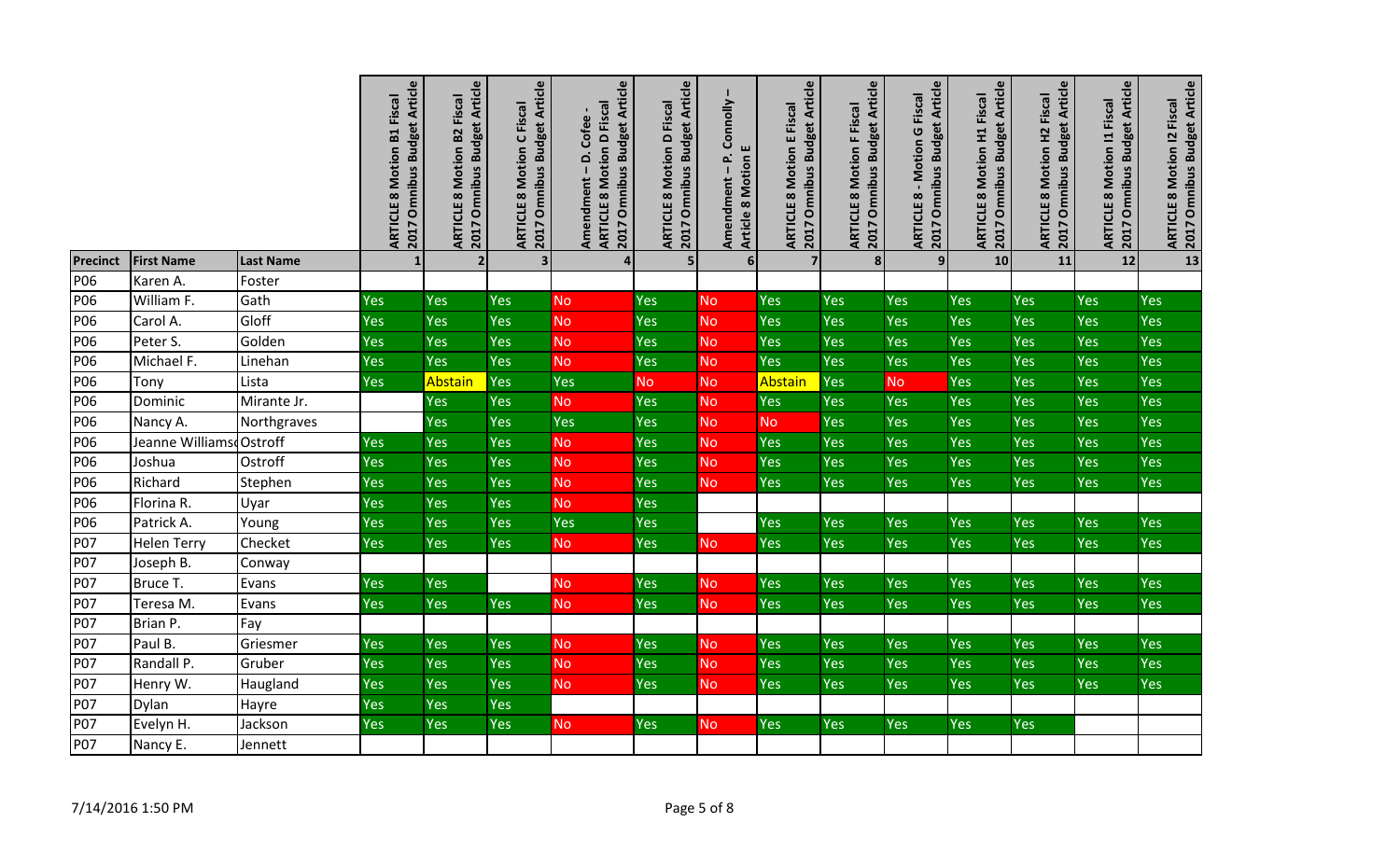|            |                   |                  | 2017 Omnibus Budget Article<br>Fiscal<br><b>ARTICLE 8 Motion B1</b> | 2017 Omnibus Budget Article<br><b>ARTICLE 8 Motion B2 Fiscal</b> | 2017 Omnibus Budget Article<br><b>ARTICLE 8 Motion C Fiscal</b> | 2017 Omnibus Budget Article<br><b>ARTICLE 8 Motion D Fiscal</b><br>Amendment - D. Cofee- | 2017 Omnibus Budget Article<br><b>ARTICLE 8 Motion D Fiscal</b> | Amendment - P. Connolly<br>ш<br><b>Article 8 Motion</b> | 2017 Omnibus Budget Article<br><b>ARTICLE 8 Motion E Fiscal</b> | 2017 Omnibus Budget Article<br><b>ARTICLE 8 Motion F Fiscal</b> | 2017 Omnibus Budget Article<br><b>ARTICLE 8 - Motion G Fiscal</b> | 2017 Omnibus Budget Article<br><b>ARTICLE 8 Motion H1 Fiscal</b> | 2017 Omnibus Budget Article<br><b>ARTICLE 8 Motion H2 Fiscal</b> | <b>Omnibus Budget Article</b><br><b>ARTICLE 8 Motion 11 Fiscal</b><br><b>ZO17</b> | <b>ARTICLE 8 Motion I2 Fiscal<br/>2017 Omnibus Budget Article</b> |
|------------|-------------------|------------------|---------------------------------------------------------------------|------------------------------------------------------------------|-----------------------------------------------------------------|------------------------------------------------------------------------------------------|-----------------------------------------------------------------|---------------------------------------------------------|-----------------------------------------------------------------|-----------------------------------------------------------------|-------------------------------------------------------------------|------------------------------------------------------------------|------------------------------------------------------------------|-----------------------------------------------------------------------------------|-------------------------------------------------------------------|
| Precinct   | <b>First Name</b> | <b>Last Name</b> |                                                                     | $\overline{2}$                                                   | $\overline{\mathbf{3}}$                                         | $\overline{\mathbf{4}}$                                                                  | 5 <sub>l</sub>                                                  | $6 \overline{6}$                                        | $\overline{7}$                                                  | 8                                                               | 9 <sub>l</sub>                                                    | 10                                                               | 11                                                               | 12                                                                                | $\overline{\mathbf{13}}$                                          |
| <b>P07</b> | Richard           | Jennett Jr.      | Yes                                                                 | Yes                                                              | Yes                                                             | Yes                                                                                      | Yes                                                             | Yes                                                     | Yes                                                             | Yes                                                             | Yes                                                               | Yes                                                              | Yes                                                              | Yes                                                                               | Yes                                                               |
| <b>P07</b> | Joseph A.         | Keefe            | Yes                                                                 | Yes                                                              | Yes                                                             | No                                                                                       | Yes                                                             | <b>No</b>                                               | Yes                                                             | Yes                                                             | Yes                                                               |                                                                  |                                                                  |                                                                                   |                                                                   |
| <b>P07</b> | Anthony A.        | Marini           |                                                                     |                                                                  |                                                                 |                                                                                          |                                                                 |                                                         |                                                                 |                                                                 |                                                                   |                                                                  |                                                                  |                                                                                   |                                                                   |
| <b>P07</b> | Paul-Jon          | McNealy          | Yes                                                                 | Yes                                                              | Yes                                                             | <b>No</b>                                                                                | Yes                                                             |                                                         |                                                                 |                                                                 |                                                                   |                                                                  |                                                                  |                                                                                   |                                                                   |
| <b>P07</b> | Elaine B.         | Ostroff          | Yes                                                                 | Yes                                                              | Yes                                                             | <b>No</b>                                                                                | Yes                                                             | Yes                                                     | <b>Yes</b>                                                      | Yes                                                             | Yes                                                               | Yes                                                              | Yes                                                              | Yes                                                                               | <b>Yes</b>                                                        |
| <b>P07</b> | S. Christopher    | Salis            | Yes                                                                 | Yes                                                              | Yes                                                             | <b>No</b>                                                                                | <b>No</b>                                                       | <b>No</b>                                               |                                                                 |                                                                 |                                                                   |                                                                  |                                                                  |                                                                                   |                                                                   |
| <b>P07</b> | Linda             | Wollschlager     | Yes                                                                 | Yes                                                              | Yes                                                             | No                                                                                       | Yes                                                             | No                                                      | <b>Yes</b>                                                      | <b>Yes</b>                                                      | Yes                                                               | Yes                                                              | Yes                                                              | Yes                                                                               | Yes                                                               |
| <b>P08</b> | Mary A.           | <b>Brown</b>     | Yes                                                                 | Yes                                                              | Yes                                                             | Yes                                                                                      | <b>No</b>                                                       | <b>No</b>                                               | Yes                                                             | Yes                                                             | Yes                                                               | Yes                                                              | Yes                                                              | Yes                                                                               | Yes                                                               |
| <b>P08</b> | James E.          | Brown Jr.        | Yes                                                                 | Yes                                                              | Yes                                                             | Yes                                                                                      | No                                                              | <b>No</b>                                               | Yes                                                             |                                                                 | Yes                                                               | Yes                                                              | Yes                                                              | Yes                                                                               | Yes                                                               |
| <b>P08</b> | Robert            | Canning          | Yes                                                                 | Yes                                                              | Yes                                                             | Yes                                                                                      | <b>No</b>                                                       | <b>No</b>                                               |                                                                 | Yes                                                             | Abstain                                                           | Yes                                                              | Yes                                                              | Yes                                                                               | Yes                                                               |
| <b>P08</b> | Lawrence          | Delaney          | Yes                                                                 | Yes                                                              | Yes                                                             | Yes                                                                                      | Abstain                                                         | Yes                                                     | <b>No</b>                                                       | <b>Yes</b>                                                      | Yes                                                               |                                                                  | Yes                                                              | Yes                                                                               | Yes                                                               |
| <b>P08</b> | Tass              | <b>Filledes</b>  |                                                                     |                                                                  |                                                                 |                                                                                          |                                                                 |                                                         |                                                                 |                                                                 |                                                                   |                                                                  |                                                                  |                                                                                   |                                                                   |
| <b>P08</b> | Glen B.           | Glater           |                                                                     |                                                                  |                                                                 | No/                                                                                      | Yes                                                             | <b>No</b>                                               | Yes                                                             | Yes                                                             | Yes                                                               | Yes                                                              | Yes                                                              | Yes                                                                               | <b>Yes</b>                                                        |
| <b>P08</b> | Marjorie          | Gove             | Yes                                                                 | Yes                                                              | Yes                                                             | <b>No</b>                                                                                | Yes                                                             | <b>No</b>                                               | Yes                                                             | Yes                                                             | Yes                                                               | Yes                                                              | Yes                                                              | Yes                                                                               | Yes                                                               |
| <b>P08</b> | Sara R.           | Hanna            | Yes                                                                 | Yes                                                              | Yes                                                             | <b>No</b>                                                                                | Yes                                                             | <b>No</b>                                               | Yes                                                             | Yes                                                             | Yes                                                               | Yes                                                              | Yes                                                              | Yes                                                                               | Yes                                                               |
| <b>P08</b> | Glynn E.          | Hawley           |                                                                     |                                                                  |                                                                 |                                                                                          |                                                                 |                                                         |                                                                 |                                                                 |                                                                   |                                                                  |                                                                  |                                                                                   |                                                                   |
| <b>P08</b> | Thomas E.         | Hubbard          |                                                                     |                                                                  |                                                                 |                                                                                          |                                                                 |                                                         |                                                                 |                                                                 |                                                                   |                                                                  |                                                                  |                                                                                   |                                                                   |
| <b>P08</b> | James             | Lawrence-Archer  | Yes                                                                 | <b>Yes</b>                                                       | <b>Yes</b>                                                      | <b>No</b>                                                                                | <b>Yes</b>                                                      | No                                                      |                                                                 | <b>Yes</b>                                                      | Yes                                                               | <b>Yes</b>                                                       | Yes                                                              | <b>Yes</b>                                                                        | <b>Yes</b>                                                        |
| <b>P08</b> | Bradford A.       | Moore            |                                                                     |                                                                  |                                                                 |                                                                                          |                                                                 |                                                         |                                                                 |                                                                 |                                                                   |                                                                  |                                                                  |                                                                                   |                                                                   |
| <b>P08</b> | Garry M.          | O'Brien          |                                                                     |                                                                  |                                                                 |                                                                                          |                                                                 |                                                         |                                                                 |                                                                 |                                                                   |                                                                  |                                                                  |                                                                                   |                                                                   |
| <b>P08</b> | Richard           | Philben          |                                                                     |                                                                  |                                                                 |                                                                                          |                                                                 |                                                         |                                                                 |                                                                 |                                                                   |                                                                  |                                                                  |                                                                                   |                                                                   |
| <b>P08</b> | Susan G.          | Salamoff         |                                                                     |                                                                  |                                                                 |                                                                                          |                                                                 |                                                         |                                                                 |                                                                 |                                                                   |                                                                  |                                                                  |                                                                                   |                                                                   |
| <b>P08</b> | Richard           | Sidney           |                                                                     |                                                                  |                                                                 |                                                                                          |                                                                 |                                                         |                                                                 |                                                                 |                                                                   |                                                                  |                                                                  |                                                                                   |                                                                   |
| <b>P08</b> | Daniel M.         | Sullivan         | Yes                                                                 | Yes                                                              | Yes                                                             | <b>No</b>                                                                                | Yes                                                             | <b>No</b>                                               | Yes                                                             | Yes                                                             | Yes                                                               | Yes                                                              | Yes                                                              | Yes                                                                               | Yes                                                               |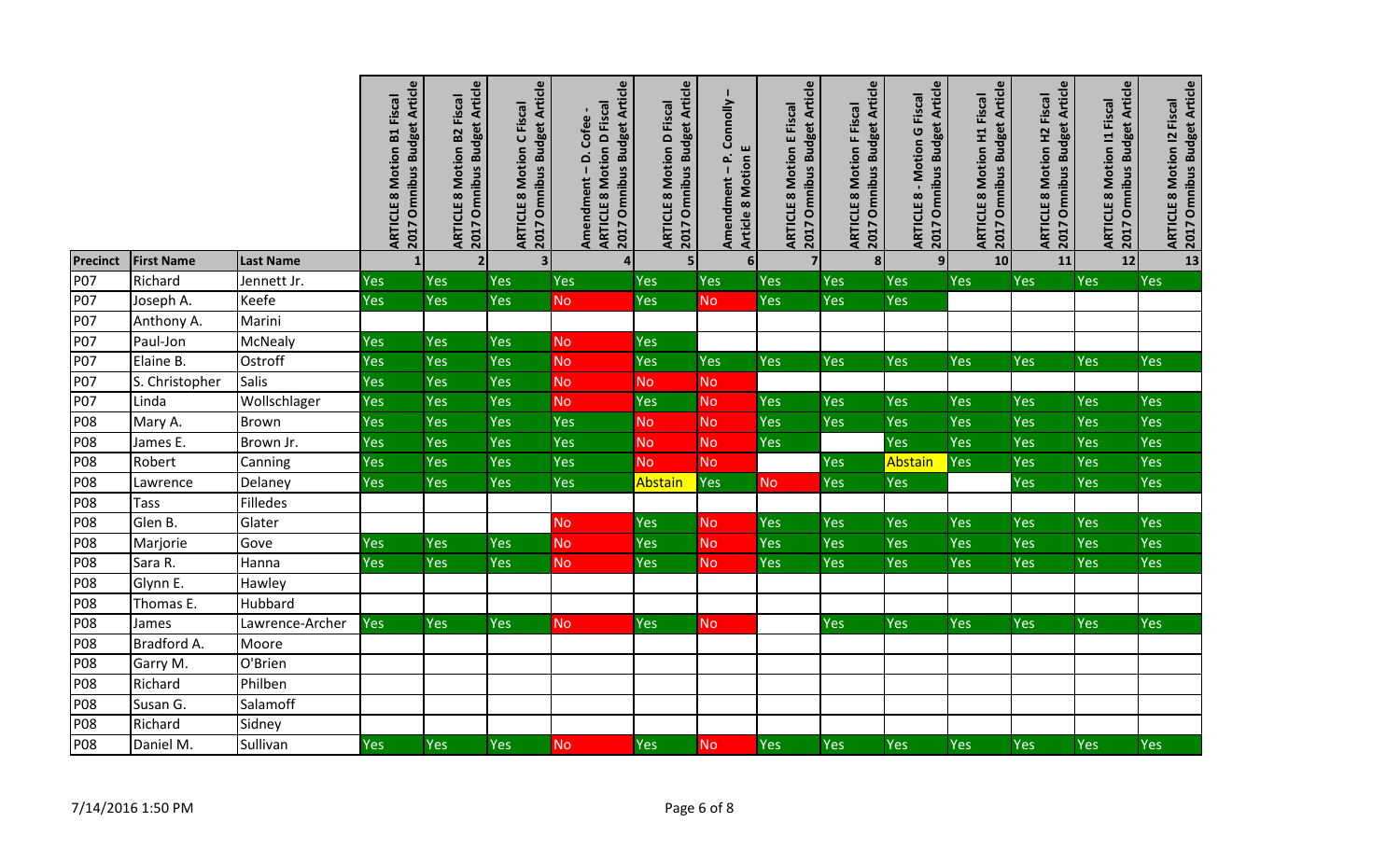|                 |                   |                  | 2017 Omnibus Budget Article<br><b>ARTICLE 8 Motion B1 Fiscal</b> | 2017 Omnibus Budget Article<br><b>ARTICLE 8 Motion B2 Fiscal</b> | 2017 Omnibus Budget Article<br><b>ARTICLE 8 Motion C Fiscal</b> | 2017 Omnibus Budget Article<br><b>ARTICLE 8 Motion D Fiscal</b><br>Amendment - D. Cofee- | 2017 Omnibus Budget Article<br><b>ARTICLE 8 Motion D Fiscal</b> | Amendment - P. Connolly<br><b>Article 8 Motion E</b> | 2017 Omnibus Budget Article<br><b>ARTICLE 8 Motion E Fiscal</b> | 2017 Omnibus Budget Article<br><b>ARTICLE 8 Motion F Fiscal</b> | 2017 Omnibus Budget Article<br><b>ARTICLE 8 - Motion G Fiscal</b> | 2017 Omnibus Budget Article<br><b>ARTICLE 8 Motion H1 Fiscal</b> | 2017 Omnibus Budget Article<br><b>ARTICLE 8 Motion H2 Fiscal</b> | <b>Omnibus Budget Article</b><br><b>ARTICLE 8 Motion 11 Fiscal</b><br><b>ZO17</b> | 2017 Omnibus Budget Article<br><b>ARTICLE 8 Motion 12 Fiscal</b> |
|-----------------|-------------------|------------------|------------------------------------------------------------------|------------------------------------------------------------------|-----------------------------------------------------------------|------------------------------------------------------------------------------------------|-----------------------------------------------------------------|------------------------------------------------------|-----------------------------------------------------------------|-----------------------------------------------------------------|-------------------------------------------------------------------|------------------------------------------------------------------|------------------------------------------------------------------|-----------------------------------------------------------------------------------|------------------------------------------------------------------|
| <b>Precinct</b> | <b>First Name</b> | <b>Last Name</b> | $\mathbf{1}$                                                     | $\overline{2}$                                                   | 3                                                               | $\overline{\mathbf{4}}$                                                                  | 5 <sub>l</sub>                                                  | 6 <sup>1</sup>                                       | $\overline{7}$                                                  | 8                                                               | 9                                                                 | 10                                                               | 11                                                               | 12                                                                                | $\overline{\mathbf{13}}$                                         |
| <b>P08</b>      | Gregory R.        | Vitarelli        | Yes                                                              | Yes                                                              | Yes                                                             | <b>No</b>                                                                                | Yes                                                             | <b>No</b>                                            |                                                                 |                                                                 |                                                                   |                                                                  |                                                                  |                                                                                   |                                                                  |
| P09             | Wayne A.          | Chouinard        |                                                                  |                                                                  |                                                                 |                                                                                          |                                                                 |                                                      |                                                                 |                                                                 |                                                                   |                                                                  |                                                                  |                                                                                   |                                                                  |
| P <sub>09</sub> | Cathleen M.       | Collins          | Yes                                                              | Yes                                                              | Yes                                                             | Yes                                                                                      | <b>No</b>                                                       | <b>No</b>                                            | Yes                                                             | Yes                                                             | Yes                                                               | Yes                                                              | Yes                                                              | Yes                                                                               | Yes                                                              |
| P09             | Donald P.         | Friswell         |                                                                  |                                                                  |                                                                 |                                                                                          |                                                                 |                                                      |                                                                 |                                                                 |                                                                   |                                                                  |                                                                  |                                                                                   |                                                                  |
| P09             | Charlotte M.      | Hannon           | Yes                                                              | <b>Yes</b>                                                       | Yes                                                             | <b>No</b>                                                                                | Yes                                                             | <b>No</b>                                            | Yes                                                             | <b>Yes</b>                                                      | <b>Yes</b>                                                        | Yes                                                              | Yes                                                              | <b>Yes</b>                                                                        | <b>Yes</b>                                                       |
| P09             | Kenneth B.        | Hoyt             |                                                                  |                                                                  |                                                                 |                                                                                          |                                                                 |                                                      |                                                                 |                                                                 |                                                                   |                                                                  |                                                                  |                                                                                   |                                                                  |
| P09             | Edward A.         | Johnson          |                                                                  |                                                                  |                                                                 |                                                                                          |                                                                 |                                                      |                                                                 |                                                                 |                                                                   |                                                                  |                                                                  |                                                                                   |                                                                  |
| P09             | Paul R.           | Joseph           |                                                                  |                                                                  |                                                                 |                                                                                          |                                                                 |                                                      |                                                                 |                                                                 |                                                                   |                                                                  |                                                                  |                                                                                   |                                                                  |
| P09             | Scott A.          | Joseph           |                                                                  |                                                                  |                                                                 |                                                                                          |                                                                 |                                                      |                                                                 |                                                                 |                                                                   |                                                                  |                                                                  |                                                                                   |                                                                  |
| P09             | Kevin C.          | Keith            |                                                                  |                                                                  |                                                                 |                                                                                          |                                                                 |                                                      |                                                                 |                                                                 |                                                                   |                                                                  |                                                                  |                                                                                   |                                                                  |
| P09             | Sandy             | LaFleur          | Yes                                                              | Yes                                                              | Yes                                                             | <b>No</b>                                                                                | <b>Yes</b>                                                      | Abstain                                              | <b>Yes</b>                                                      | <b>Yes</b>                                                      | Yes                                                               | Yes                                                              | Yes                                                              | Yes                                                                               | <b>Yes</b>                                                       |
| P09             | David W.          | Mangan           |                                                                  |                                                                  |                                                                 |                                                                                          |                                                                 |                                                      |                                                                 |                                                                 |                                                                   |                                                                  |                                                                  |                                                                                   |                                                                  |
| P09             | Theresa M.        | Miller           |                                                                  |                                                                  |                                                                 |                                                                                          |                                                                 |                                                      |                                                                 |                                                                 |                                                                   |                                                                  |                                                                  |                                                                                   |                                                                  |
| P09             | Janice L.         | Parsons          | Yes                                                              | Yes                                                              | Yes                                                             | <b>No</b>                                                                                | Yes                                                             | <b>No</b>                                            | Yes                                                             | Yes                                                             | Yes                                                               | Yes                                                              | <b>Yes</b>                                                       | <b>Yes</b>                                                                        | Yes                                                              |
| P09             | Andres C          | Rochwerger       |                                                                  | Yes                                                              | Yes                                                             | No                                                                                       | Yes                                                             | <b>No</b>                                            | Yes                                                             | Yes                                                             | Yes                                                               | Yes                                                              | Yes                                                              | <b>No</b>                                                                         | Yes                                                              |
| P09             | Heather S.        | Seiche           | Yes                                                              | Yes                                                              | Yes                                                             | No                                                                                       | Yes                                                             | No                                                   | Yes                                                             | Yes                                                             | Yes                                                               | Yes                                                              | Yes                                                              | Yes                                                                               | Yes                                                              |
| P09             | James M.          | Williamson       |                                                                  | Yes                                                              | Yes                                                             | No                                                                                       | Yes                                                             | <b>No</b>                                            | Yes                                                             | Yes                                                             | Yes                                                               | Yes                                                              | Yes                                                              | Yes                                                                               | Yes                                                              |
| P09             | Jamie             | Parr             | Yes                                                              | Yes                                                              | Yes                                                             | <b>No</b>                                                                                | Yes                                                             | <b>No</b>                                            | Yes                                                             | Yes                                                             | Yes                                                               | Yes                                                              | Yes                                                              | Yes                                                                               | Yes                                                              |
| P <sub>09</sub> | Erica             | Noonan           |                                                                  |                                                                  |                                                                 |                                                                                          |                                                                 |                                                      |                                                                 |                                                                 |                                                                   |                                                                  |                                                                  |                                                                                   |                                                                  |
| P10             | Christine         | Ackerman         | Yes                                                              | Yes                                                              | Yes                                                             | <b>No</b>                                                                                | <b>Yes</b>                                                      | <b>No</b>                                            | Yes                                                             |                                                                 | <b>Yes</b>                                                        | <b>Yes</b>                                                       | Yes                                                              | Yes                                                                               | Yes                                                              |
| P10             | Robert J.         | Awkward          |                                                                  |                                                                  |                                                                 |                                                                                          |                                                                 |                                                      |                                                                 |                                                                 |                                                                   |                                                                  |                                                                  |                                                                                   |                                                                  |
| P <sub>10</sub> | Kathleen          | Bacon            |                                                                  |                                                                  |                                                                 |                                                                                          |                                                                 |                                                      |                                                                 |                                                                 |                                                                   |                                                                  |                                                                  |                                                                                   |                                                                  |
| P10             | Adam M.           | Berkowitz        |                                                                  |                                                                  |                                                                 |                                                                                          |                                                                 |                                                      |                                                                 |                                                                 |                                                                   |                                                                  |                                                                  |                                                                                   |                                                                  |
| P <sub>10</sub> | Edward J.         | Doherty          | Yes                                                              | Yes                                                              | Yes                                                             | <b>No</b>                                                                                | Yes                                                             | <b>No</b>                                            | Yes                                                             | Yes                                                             |                                                                   |                                                                  |                                                                  |                                                                                   |                                                                  |